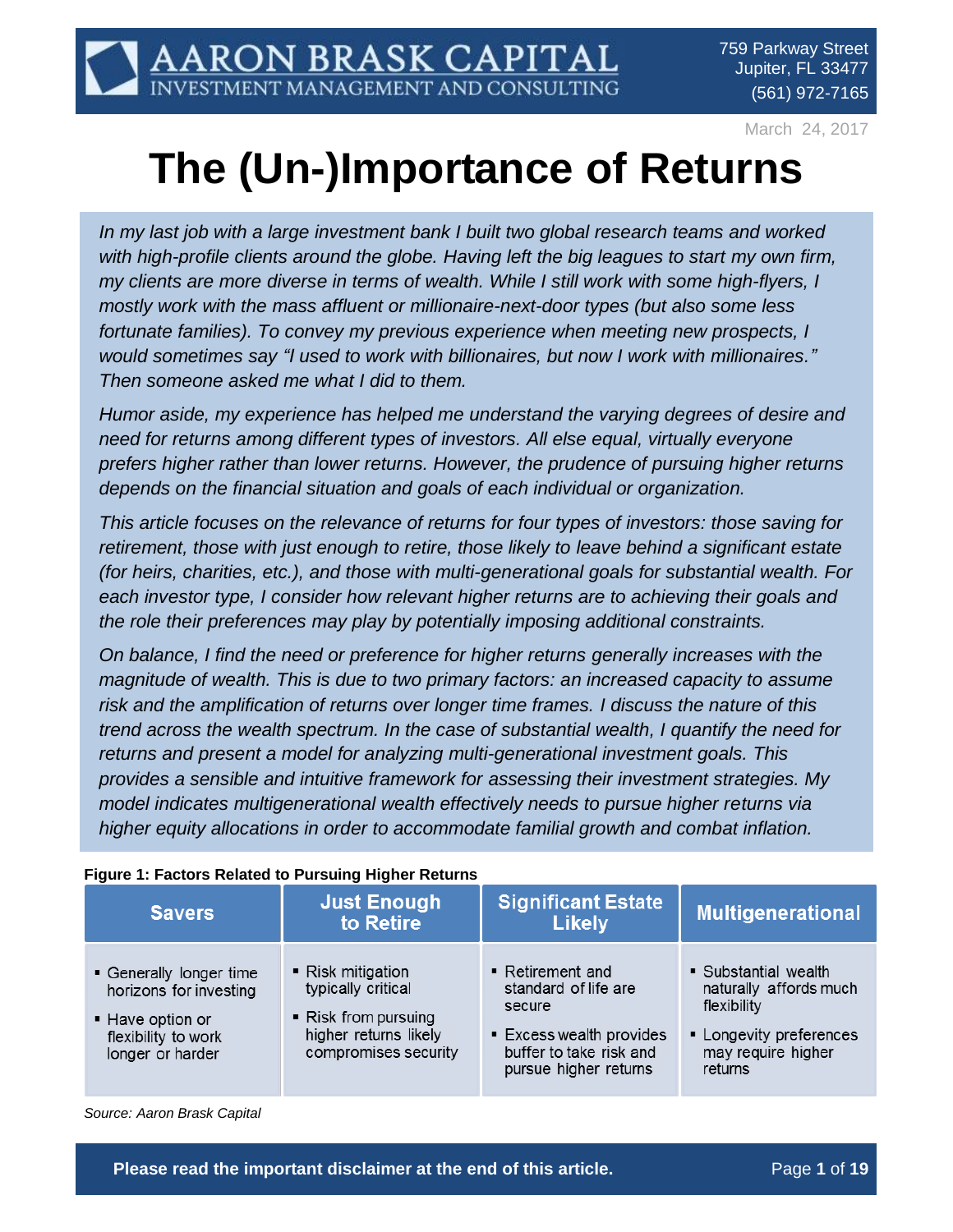### **Overview**

There are two key ingredients for most investment-related marketing pitches: return and risk. Some advisors will tout the performance of a particular investment. Others will focus on the conservative or low-risk nature of an investment – perhaps even guaranteed returns<sup>1</sup>. All else equal, higher returns and less risk sound great. However, it is critical for investors to understand the importance of returns and risk in the context of their broader goals (as well as the certainty of the fees) involved in pursuing various strategies. These considerations can impact many decisions around the investment process including:

- **Advisor engagement (if any):** Type of advisor, services, compensation structure, etc.
- **Financial plan and investment strategy:** Asset allocation, source of retirement income, etc.
- **Choice of actual investments:** Funds, individual securities, active or passive, etc.
- **Performance and cost:** All of the above will impact overall performance and costs.

This article addresses the relevance of higher returns for different investors and is organized in two parts. Part I contains three sections discussing several factors involved in balancing risk and returns. The first section focuses on two key components of risk that can determine one's success or failure in achieving their goals. The second section highlights three primary strategies for achieving higher returns. The third section discusses the concept of need versus preference when it comes to returns.

Part II contains four sections – one for each investor type. Based on the perspectives highlighted in Part I, I discuss the relevance and risks associated with pursuing higher returns for each type of investor.

## **Part I: Risk and Returns**

### **1 - Dimensions of Risk**

 $\overline{a}$ 

At the broadest level, I think of risk as anything that can result in one's failure to establish and achieve reasonable goals. In the context of investments for individuals or families, these goals typically relate to their retirement, standard of living, and objectives related to their legacy (e.g., heirs and charitable causes). Given the importance of and widespread need for retirement planning, this will be the default focal point (unless otherwise stated) of this article.

I divide risk into two primary components: strategic and investment risk. Strategic risk involves the setting of *realistic* goals. In order to set realistic goals, one must estimate both the income

<sup>1</sup> Be careful when the word *guarantee* is used. Investments in the *market* cannot guarantee results. Guarantees are typically provided by insurance companies and often involve significant fees or costs.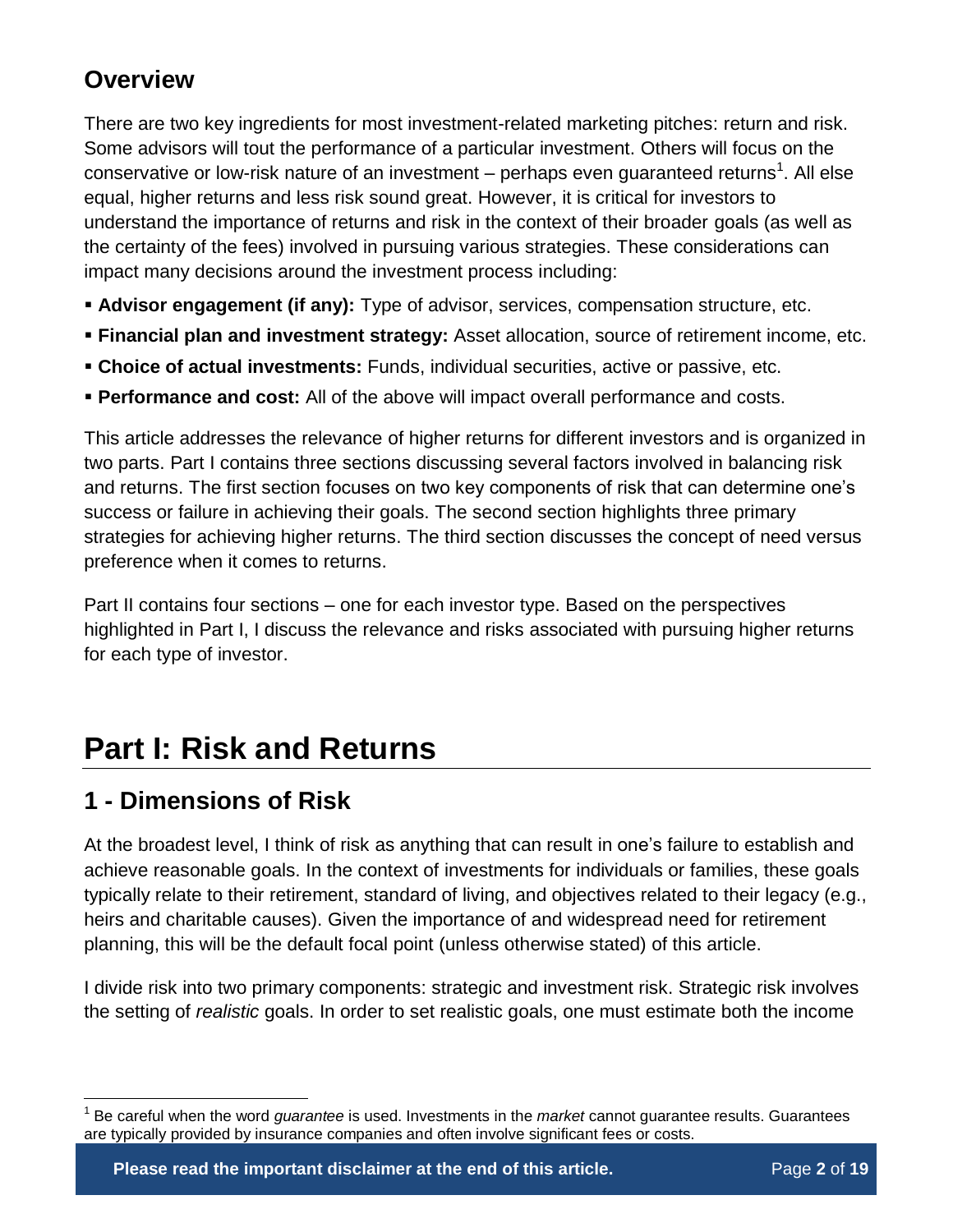required to support one's goals as well as investment returns<sup>2</sup> for various types of assets (e.g., stocks and bonds) over a typically longer term horizon (e.g., 30 years). Given the uncertainty around future spending and market returns, it is naturally important to pursue a conservative approach in both these endeavors.

**Figure 2: Decomposing Risk**



*Source: Aaron Brask Capital*

 $\overline{a}$ 

One facet of strategic risk relates to the investor's risk profile. For example, some investors simply cannot tolerate much volatility. Accordingly, financial plans involving heavy equity allocations or insufficient allocations to less or negatively correlated assets (e.g., hedge funds) can make the investors so uncomfortable they abandon the strategy at an inopportune time (i.e., sell stocks *after* a period of volatility where prices have fallen significantly). A similar argument can be put forth for tracking error. If, for example, the S&P 500 has gone up by 10% but their value-based portfolio was flat or down, then an investor may feel left out of the market's gains and want to jump ship.

The second component of risk relates to investment risk. Once one has crafted a realistic plan or strategy and identified the guidelines for their allocations to various asset classes, one must execute the investment strategy. This typically translates into selecting managers and products (e.g., investment funds) to fulfil the plan's allocations. Assuming the return forecasts were reasonable, investment risk surfaces when a manager or product deviates significantly from their benchmark.

For example, an equity fund manager pursuing a value strategy might fall in love with some particular investments and drift into a growth strategy (in order to hang on to those stocks that are no longer value-oriented). This style drift can have an adverse impact on the overall financial plan by changing the overall asset allocation. Given that each plan is based on

 $^2$  In practice, one should consider the volatilities and correlations of returns as well in order to make a plan robust to many different financial scenarios.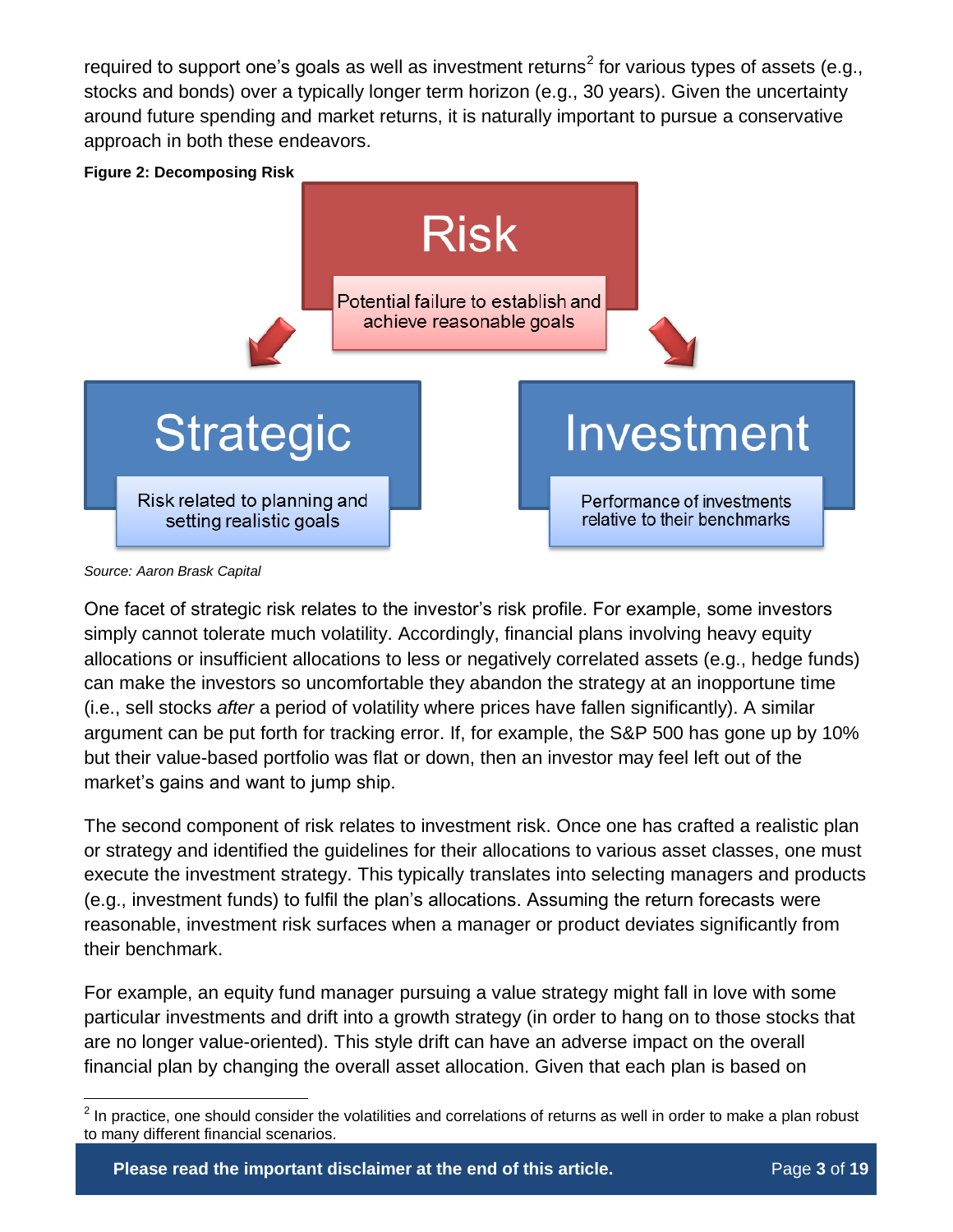varying degrees of diversification, an unexpected concentration in a particular asset class, sector, or style can introduce additional risk and jeopardize the original goals.

On balance, different investments lead to different results. It is important to align the investments with the needs and preferences of investors. A significant part of this involves management of expectations. Regardless of the risks one is taking, (e.g., stocks, bonds, growth, international, etc.), it is a good idea to make sure investors are comfortable with the overall level of anticipated volatility and/or tracking error so market performance will not catch them off-guard and make them question their strategy.

#### **A Word on Fees and Taxes**

I do not delve into the issue of fees as they are a *certainty*, not a risk. In my view, the real risk with fees is whether a particular investment or product provides performance commensurate with the fees. Many strategies have been commoditized and are available in low-fee index funds. So it is important to weigh how likely more expensive funds will outperform a similar fund with lower fees.

Note: Many people attempt to minimize fees based on the belief that *all else is equal*. However, all else is not equal. For example, some index products offer better exposure to factors such as value (that I believe will more than earn their fees over the longer term) and are well worth the higher fees .Moreover, the mechanics of many low-fee index products embed subtle costs related to their performance. For more information on this topic, please read my article *[Index Investing: Low Fees but High Costs](http://www.aaronbraskcapital.com/research/low-fees-high-costs/)*.

I also do not discuss taxes in this article. They are, without question, a critical consideration for financial planning and wealth management. The tax implications of financial plans and investment strategies should be discussed with a qualified tax professional.

### **2 - Strategies for Higher Returns**

For the context of this article, I highlight three particular strategies for targeting higher returns relative to a standard 60/40<sup>3</sup> portfolio (there are more, of course). Each of these strategies involves different risks and none can guarantee higher returns. In the following, I discuss the upside potential and downside risks of each strategy.

#### *Increased Exposure to Equities*

 $\overline{a}$ 

Equities have historically provided higher returns relative to bonds. Of course, there have been periods (sometimes very long) where bonds outperformed equities and there will more periods like this in the future. Periods like these confuse and intimidate many investors, but I expect this trend to continue as survival instincts and the pursuit of profit will keep capitalism alive and continue to give stocks a strong edge over the long term. For more information on why I

**Please read the important disclaimer at the end of this article. Page 4 of 19** 

 $3$  A 60/40 is a portfolio comprised of 60% equities and 40% bonds.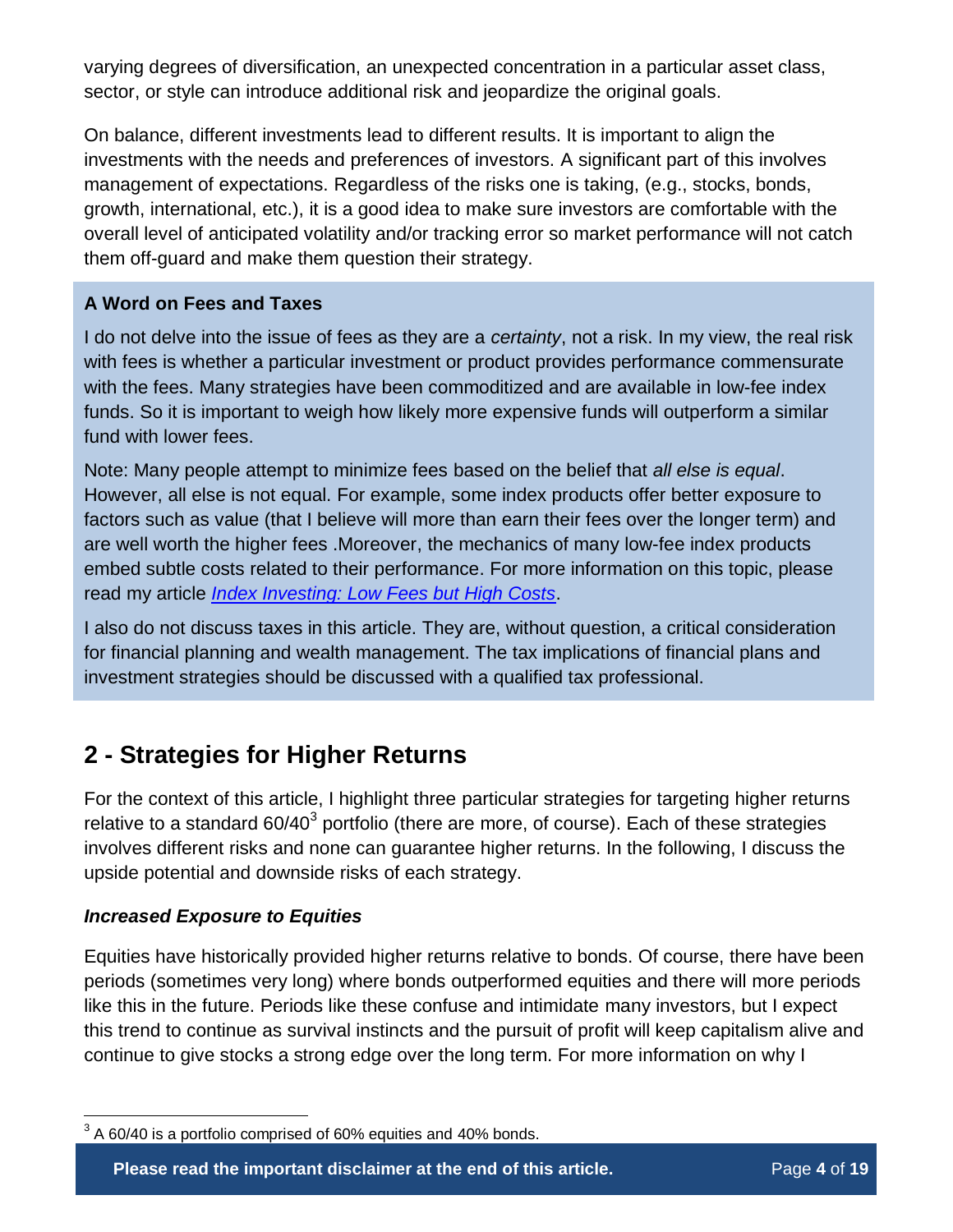believe this to be the case, please read my article on *[Asset Allocation](http://www.aaronbraskcapital.com/research/asset-allocation-logic-math-behind-risk-return/)* where I also quantify the upside benefits of higher equity allocations.

*In the 20th century, the United States endured two world wars and other traumatic and expensive military conflicts; the Depression; a dozen or so recessions and financial panics; oil shocks; a flu epidemic; and the resignation of a disgraced president. Yet the Dow rose from 66 to 11,497.*

Warren Buffett

The primary risk of owning stocks is higher volatility. In some cases, investors simply do not have the stomach for the volatility. Even when they can tolerate the volatility, the volatile nature of stocks can make them inappropriate. For example, some investors simply cannot *afford* to take the risk since it may place them at a higher risk of premature wealth depletion.

#### *Security Selection (Factor Tilts)*

**Note:** I only discuss *equity* factors here. There are factor models for bonds as well, but research indicates the higher volatility in equities creates more opportunity for factor models.

The second strategy for targeting higher returns is to invest in equity managers or funds that tilt their portfolios toward *factors* that have historically increased returns and are likely to do so going forward (e.g., value). In the case of factor tilts, outperformance largely stems from:

- Behavioral issues: For example, investors tend to overpay for glamour stocks and divest fallen angels.
- Risk aversion: Some factors involve significantly higher volatility or tracking error. So outperformance is viewed as compensation for increased risk.
- Market mispricing: Recent research indicates the outperformance of many factors does not necessarily stem from higher risk. In other words, many securities are simply mispriced.

While technology and awareness might reduce the outperformance going forward, I do not believe it is likely to disappear since some of the reasons behind the outperformance are not likely to go away. In other words, risk perceptions (aversion) and human nature are not likely to change.

Just as I discussed with stock and bond performance, integrating factors does not always result in higher returns. However, I do believe value and other tilts (e.g., small size, quality, and momentum) will very likely result in better performance over the longer term. Of course, one must always weigh the fees against the likelihood and magnitude of outperformance.

Fees aside, some factor tilts add more volatility. Depending upon the correlation of the factor with the overall market, this could increase or decrease the absolute volatility level of the overall portfolio. This is an important consideration.

Factor tilts also introduce tracking error relative to the overall market. This is by construction since tilting or altering a portfolio away from the market portfolio makes it different than the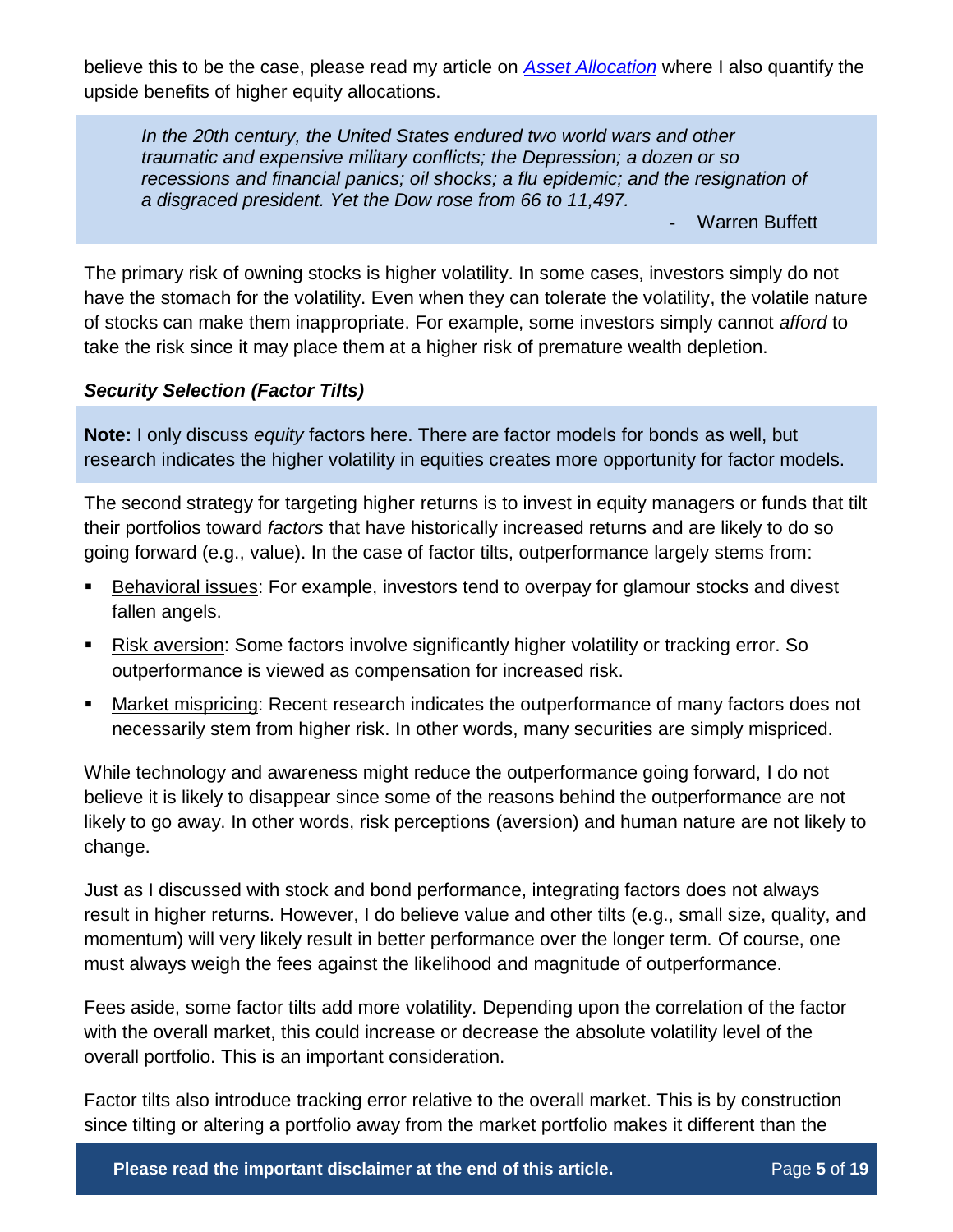market. Therefore its performance will differ from the market's performance. As I mentioned above, sometimes performance will be better and sometimes it will be worse than the market. Investors who scrutinize risk through the lens of tracking error will have to consider this angle.

I believe there is a variety of managers and products that integrate factor tilts that are well worth their fees. Even if the outperformance and fees were a wash, *sensibly* utilizing factors can create more diversification within a portfolio. On balance, I find the marginal increase in fees required to integrate factors is a sensible and efficient means of targeting higher returns.

#### *Risk Transfer*

While the first two approaches are fairly well-known, I believe this third strategy to target higher returns, while little-discussed, offers a potentially more efficient and convenient approach for many investors to target higher returns while securing the income needed for their retirement.

The idea is to transfer risk away from the retirement income and concentrate it where it can be best rewarded. The best way for me to explain this phenomenon is to highlight two issues with the standard 60/40 approach and explain how my alternative *structured* approach to income can mitigate or avoid them.

In a typical 60/40 approach, synthetic income is generated by selling off parts of the portfolio. During turbulent periods, there can be a negative impact from selling off holdings when their prices are depressed. Of course, the converse is true as well; selling holdings when their prices are inflated can be beneficial. However, the net effect is negative and can dampen performance significantly over the long term. I provide a more detailed discussion and quantify this in my article on *[Structured Financial Planning](http://www.aaronbraskcapital.com/research/structured-financial-planning/)*. My primary point is that this standard 60/40 approach is highly dependent on market performance and market volatility can systematically dampen performance.

Another related issue with the standard 60/40 approach stems from the fixed nature of the stock and bond allocations. Maintaining fixed allocations requires rebalancing as markets move. Due the typically higher returns on the equity side, this process is generally asymmetric; it tends to redistribute the upside from the equity side over the bond side. In other words, it constrains the performance of the faster growing asset by trimming its allocation when its growth gets too far ahead of bonds. I discuss this is greater detail with my *[Asset Allocation](http://www.aaronbraskcapital.com/research/asset-allocation-logic-math-behind-risk-return/)* article.

One way to address these issues is to build a portfolio where the investor can live off of the dividends and interest. In other words, construct a portfolio where they did not have to chisel off parts of the capital to support their retirement budget. Given the currently low interest rates and dividend yields, this requires a significant amount of wealth. For example, \$100k of annual spending would require \$5 million invested in a stock portfolio yielding 2% and/or 10-year equivalent bond fund.

Many investors and investment professionals apply a rule of thumb to the 60/40 portfolio approach. They assume investors can withdraw 4% of the portfolio value in the first year and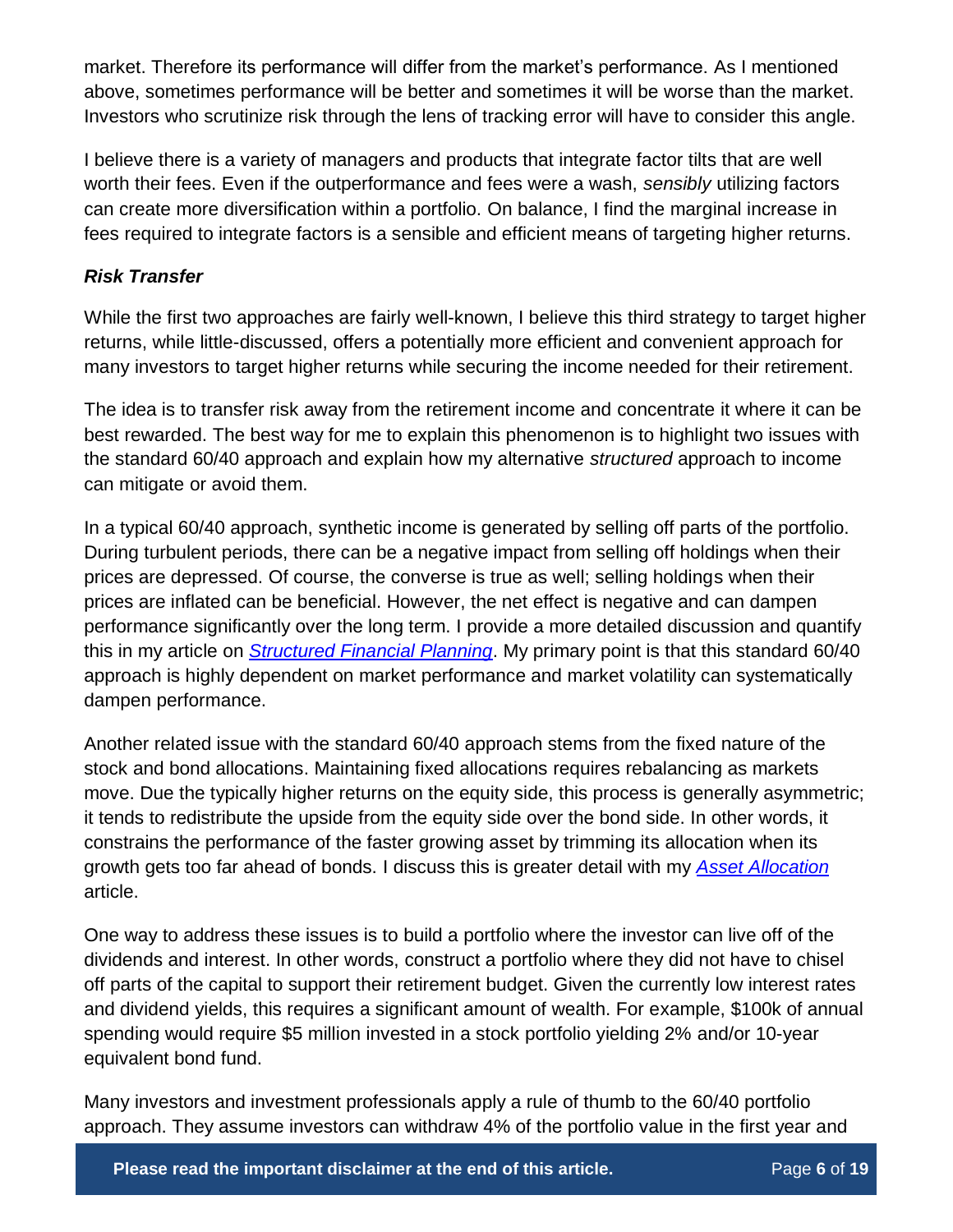then increase that dollar amount by inflation in subsequent years without depleting their wealth over 20-40 year horizons.





*Source: Aaron Brask Capital*

So how can we close the gap between the 4% rule of the standard 60/40 approach and the 2% natural yield of stocks and bonds? One way is to take the 40% that would be invested in bonds and allocate it to a *single premium immediate annuity (SPIA)*. As I discuss in my *[Structured](http://www.aaronbraskcapital.com/research/structured-financial-planning/)  [Financial Planning](http://www.aaronbraskcapital.com/research/structured-financial-planning/)* article, SPIAs are really basic annuity products (investor gives cash to the insurance company in exchange for lifetime monthly payments). Moreover, they are typically competitively priced and embed little fees unlike many of the more complex annuity products.

Let's consider a \$1 million portfolio. If 40% or \$400k is invested in a SPIA yielding 7% per year for the remainder of one's life, this will generate \$28,000 per year. With the other 60% or \$600k invested in stocks, this will create an additional \$12,000 of dividends per year. In total, this portfolio generates \$40,000 per year between the SPIA and the dividends. Moreover, the dividends will typically grow at a rate that is greater than inflation. So we have generated an income stream that effectively replicates the 4% rule. There are several benefits to structuring a portfolio in this way relative to the 60/40 approach:

- Risk transfer & reduced market dependence: Retirement income is generated naturally in this framework, so investors do not need to access the capital portfolio. Accordingly, they are more immune to market fluctuations. The market risk is effectively transferred to heirs, charities, and other beneficiaries of the legacy portfolio.
- Transparency: This more structured plan makes it clear where income is coming from and delineates the income from the capital growth.
- Lower fees: An investor does not need to pay advisor fees on the SPIA allocation and the SPIA does not charge management fees like a bond fund or manager would.
- Maintenance: Depending on how the equity portfolio is managed, there can be little to no maintenance required. A *set-it-and-leave-it* plan could invest in a static basket of stocks or low-fee stock funds to bring the costs to almost zero.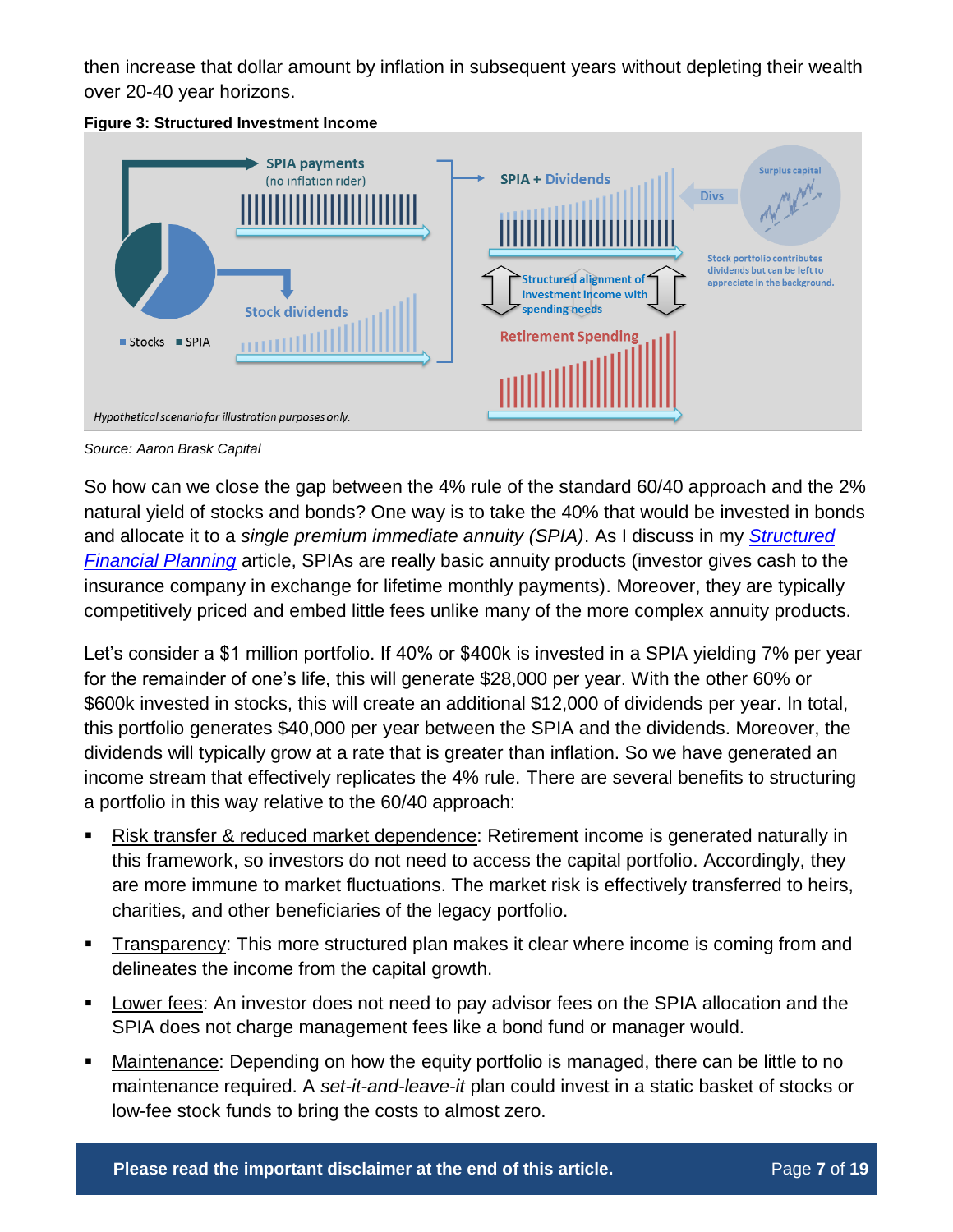**Unconstrained growth:** The equity side of the portfolio is no longer trimmed and reallocated to the bond side. It can be left to grow unconstrained.

I have brushed many details under the rug here but I provide a more detailed discussion in my *[Structured Financial Planning](http://www.aaronbraskcapital.com/research/structured-financial-planning/)* article.

**Note:** I am a *fee-only* advisor and not a licensed insurance agent. I cannot sell nor receive commissions for recommending these products. I say this only to disarm the reader since there are conflicts of interest with many financial professionals selling or recommending annuity products. That is, their advice could be influenced by the commissions they receive when selling these products. Mine advice is not tainted in this way.

### **3 – Quick Word on Needs versus Preferences**

I believe advisors should make it clear to their clients which investments and strategy are needed and which are not. Once the needs are reasonably covered, investment strategy should involve a balance of protecting and growing the excess wealth for legacy purposes (e.g., heirs and charities). That is, an investor's preferences only become relevant once their needs are covered.

An investor's needs can directly require or prohibit the pursuit of higher returns. In some cases, investors will need the extra returns to achieve some long term goals. In other cases, some investments or strategies introduce risks that unnecessarily compromise an investor's plan or goals and are thus inappropriate.

It is worth noting there is naturally some gray area between needs and preferences. For example, does one only consider *needs* in the context of the current owner of the wealth? Taking this further in the case of multigenerational wealth, where does one delineate needs from preferences? Is it the third or fourth generation down?

From the standpoint of investment management, needs translate into constraints. For example, securing future liabilities requires more capital allocated to typically lower growth fixed income investments. Accordingly, hedging these liabilities means less capital allocated to more volatile but higher growth assets like stocks.

When it comes to preferences, each investor's unique experience and investing history has helped them formulate their own set of perceptions. Moreover, their personalities and instincts can also influence the way they perceive investments. These can translate into guidelines or constraints for the types of portfolios and strategies they wish to pursue. Good advisors will attempt to educate their clients and provide them with a broader context. In reality, each individual's experience is really just a blip in the grander scope of investing history.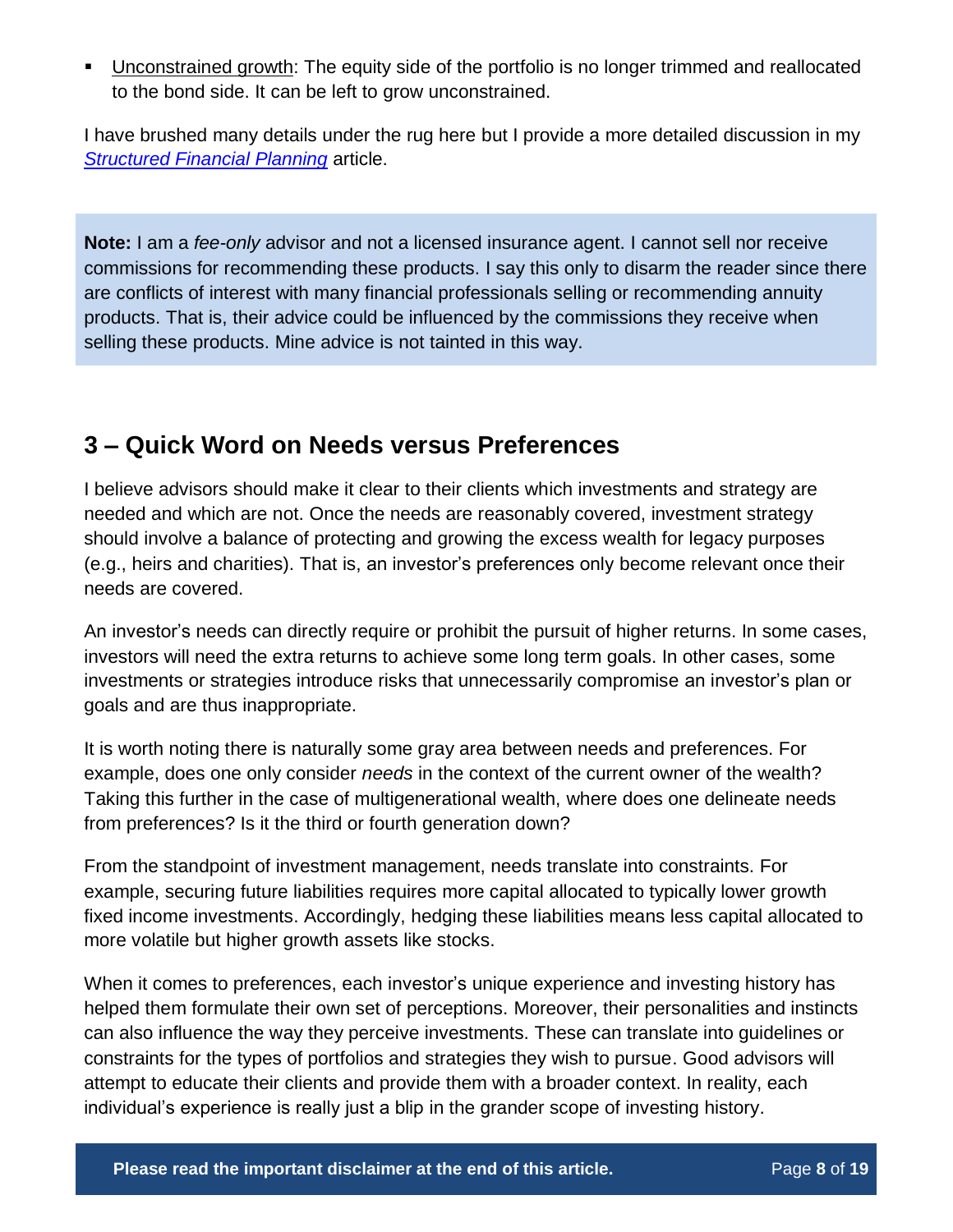# **Part II: Relevance of Returns**

In the following, I pull together the perspectives I highlighted in Part I about risk and return in the context of four investor types<sup>4</sup>: those saving for retirement, those with barely enough to retire, legacy-minded investors with significant excess wealth, and those with multigenerational wealth.

### **Savers**

If one is working and saving, they are likely headed toward a situation resembling one of the next two categories. While much of the logic I discuss for those two investor types will apply here, there are a few key differences. First, the time horizon for the investments is naturally longer and there will likely be little or no need for liquidity (access to savings and investments) while one is still working. In most cases, this will result in a higher allocation to equities and or factor tilts.

The second difference for savers is their flexibility around timing their retirement. In some cases, their financial situation may force them put off retirement and work longer to build a sufficient nest egg. Others may have more flexibility. Even when it is not necessary, some may choose to work longer. They might want to increase their standard of living or leave more to their heirs and charities. Some may simply enjoy their work or be reluctant to let go of a significant earnings stream.

In almost all cases, the option to work longer can create some additional flexibility and this can be reflected in the types of investments and strategies. For example, someone who enjoys their work may be inclined to take more risk on the investment side since they would not mind postponing retirement.

### **Just Enough**

Planning for the *just enough* crowd is typically the most straightforward because needs dictate the types of investments or strategies that are viable. More volatile investments are generally not compatible with these retirees as they can introduce unnecessary risk that compromises financial security. In particular, there is little or no buffer saving that can cover potential investment losses. So certainty is the friend of an investor who has just enough to retire. In my experience, low-cost bond funds and annuities (e.g., the SPIA discussed earlier) are the most appropriate types of investments.

### **Significant Estate Likely**

I find this situation interesting for at least two reasons. First, the very fact that there will likely be excess wealth means there is a significant buffer for risk. This opens the door to more investments and strategies. Second, the excess wealth is typically inherited by the children or

 $\overline{a}$ <sup>4</sup> I do not discuss those less fortunate folks because investing, let alone targeting higher returns, in generally irrelevant.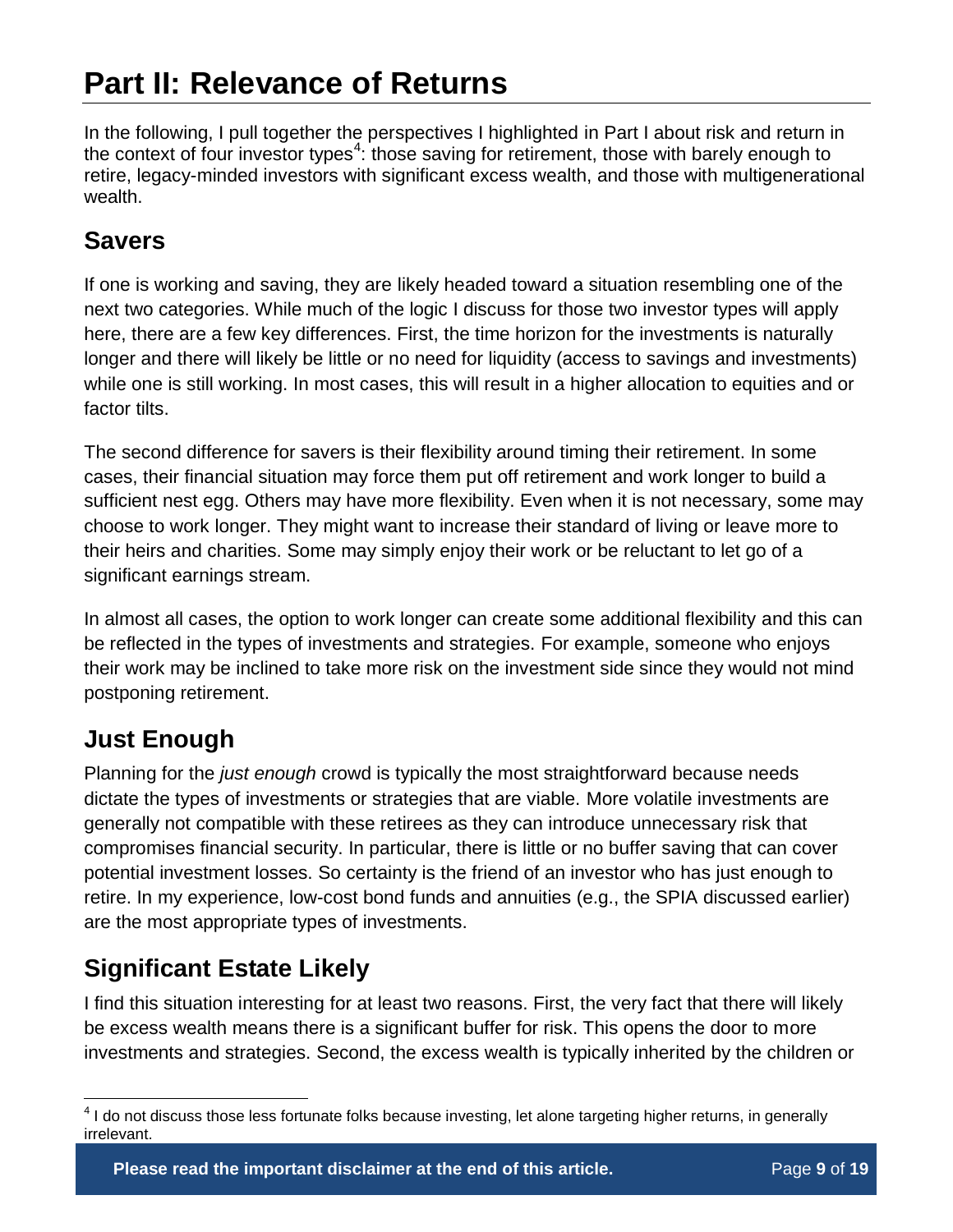put to use for charitable causes. These beneficiaries are more tangible in a sense whereas multigenerational wealth is less so. It typically benefits many people who are not yet known or even born (i.e., future spouses and children). Anyone who has been involved in constructing a long-term dynasty trust may recall the cold or impersonal nature of its rules and directives.

The likelihood of excess wealth creates a buffer with which one can assume more risk. In other words, their needs will not necessarily dictate the planning as with the *just enough* crowd. Accordingly, preferences become more relevant and this naturally creates additional flexibility. Assuming retirement needs have been sensibly secured, one might begin to think about integrating the goals, needs, or preferences of the beneficiaries.

In some cases, beneficiary goals may be more specific (e.g., special needs children). However, in most cases they generally amount to *more is better*. Given this general objective and the typically longer time horizon before the money is bequeathed, this situation allows for reasonably aggressive investment strategies. All else equal, I would typically encourage higher equity allocations and increased targeting of factors.

Of course, investors have their own preferences. Sometimes they will still want to minimize market volatility. They may simply not have the stomach to tolerate much volatility even when they believe it would likely increase their returns and the amount of money they pass on without necessarily threatening their retirement. Sometimes the optics of volatile brokerage statements is too much.

What is sensible to some is not to others. Indeed, there are many investors who are happy to take more risk once they believe their retirement is secure. Some may even have a natural inclination to take more risk (e.g., gambling instinct) and push the limits with their allocations or even leverage. At the end of the day, it is the job of the advisor to help each client construct a strategy and select investments that align with their goals and preferences.

On balance, I believe investors who are likely to leave behind legacy wealth should generally target higher equity allocations. Moreover, I view sensible factor tilts as an almost no-brainer option. As a highlighted above, I find the potential upside of integrating factors such as value, quality, small size, momentum, etc. is well worth the additional costs, volatility, and tracking error relative to a broad market equity portfolio.

I also believe my *structured investment income* approach is ideal for investors in this situation where the wealth will span precisely two generations. It clearly delineates wealth that will support retirement income needs from the excess wealth that will be passed on to heirs or given to charities. Implicit in this strategy is a transfer of market risk away from the retirement income and to the heirs and other beneficiaries. This concentrates risk in the area where it will best be rewarded (the equity market). Moreover, it still allows the investor to access the principal should an emergency or unforeseen even surface.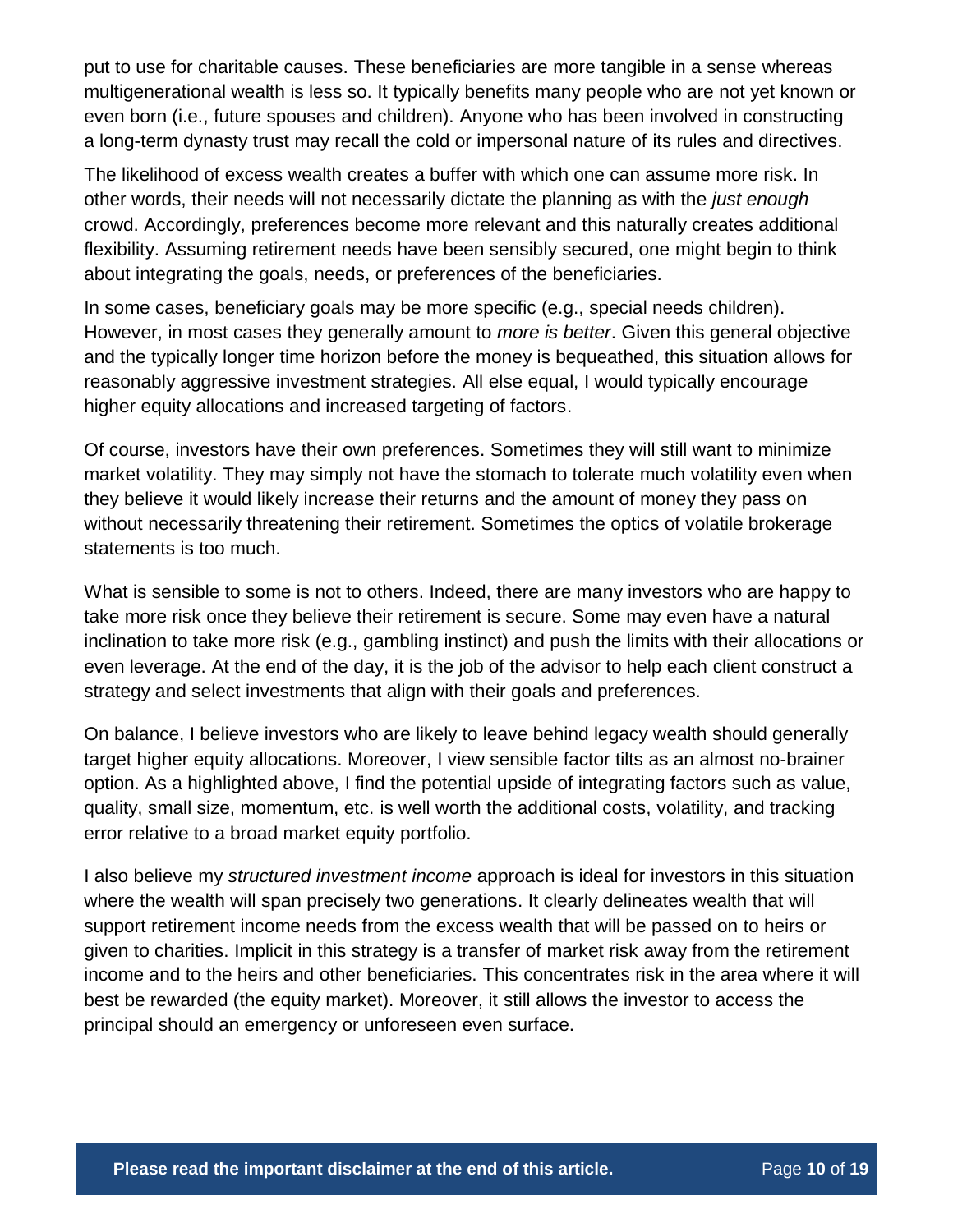**Note:** The distinction between those likely to leave a significant estate behind and those with more multigenerational mindsets is gray. In the former case, one could decide to leave less to their children and divvy up more of their estate amongst future generations. In practice, there is a balance between the cost of setting up multigenerational trusts and the magnitude of impact for each of the beneficiaries. Slicing the pie into small morsels simply may not be worth the effort.

### **Multigenerational Goals<sup>5</sup>**

**Disclaimer:** I am not a tax or estate planning expert. One should always seek advice from a qualified attorney and CPA for multigenerational planning endeavors. The views I discuss here strictly relate to investments and the scenarios are hypothetical in nature.

Multigenerational wealth is interesting in that it naturally affords much flexibility in the context of its owner's needs, but there are often strong preferences that can impact one's overall strategy. In particular, families tend to limit future generation's access and distributions – presumably to extend the longevity of the wealth. Given the longer time horizons associated with multigenerational wealth, time naturally amplifies the impact of returns. [Figure 4](#page-10-0) below illustrates this phenomenon over various time periods.

|               | Period (years) |      |      |         |  |  |
|---------------|----------------|------|------|---------|--|--|
| <b>Return</b> | 5              | 10   | 25   | 50      |  |  |
| 5%            | 28%            | 63%  | 239% | 1,047%  |  |  |
| 6%            | 34%            | 79%  | 329% | 1,742%  |  |  |
| 7%            | 40%            | 97%  | 443% | 2,846%  |  |  |
| 8%            | 47%            | 116% | 585% | 4,590%  |  |  |
| 9%            | 54%            | 137% | 762% | 7,336%  |  |  |
| 10%           | 61%            | 159% | 983% | 11,639% |  |  |

#### <span id="page-10-0"></span>**Figure 4: Compounded Returns**

*Source: Aaron Brask Capital*

 $\overline{a}$ 

Simplifying many of the planning details (e.g., administrative costs and professional fees) and brushing the complexities of tax and estate planning under the rug, there are three primary moving parts in a multigenerational wealth plan: the amount of wealth distributed or consumed per unit time, the investment performance<sup>6</sup>, and the longevity of the wealth. There is some flexibility in balancing these factors and it is the job of an advisor or family office to assess each client's preferences.

<sup>&</sup>lt;sup>5</sup> While our discussion revolves around multigenerational wealth in the context of families, the same principals may apply to endowments, foundations, and other entities with longer time horizons.

 $^6$  The trajectory of investment performance (e.g., sequence of returns) can also be relevant, but we will ignore this facet for the purposes of this discussion.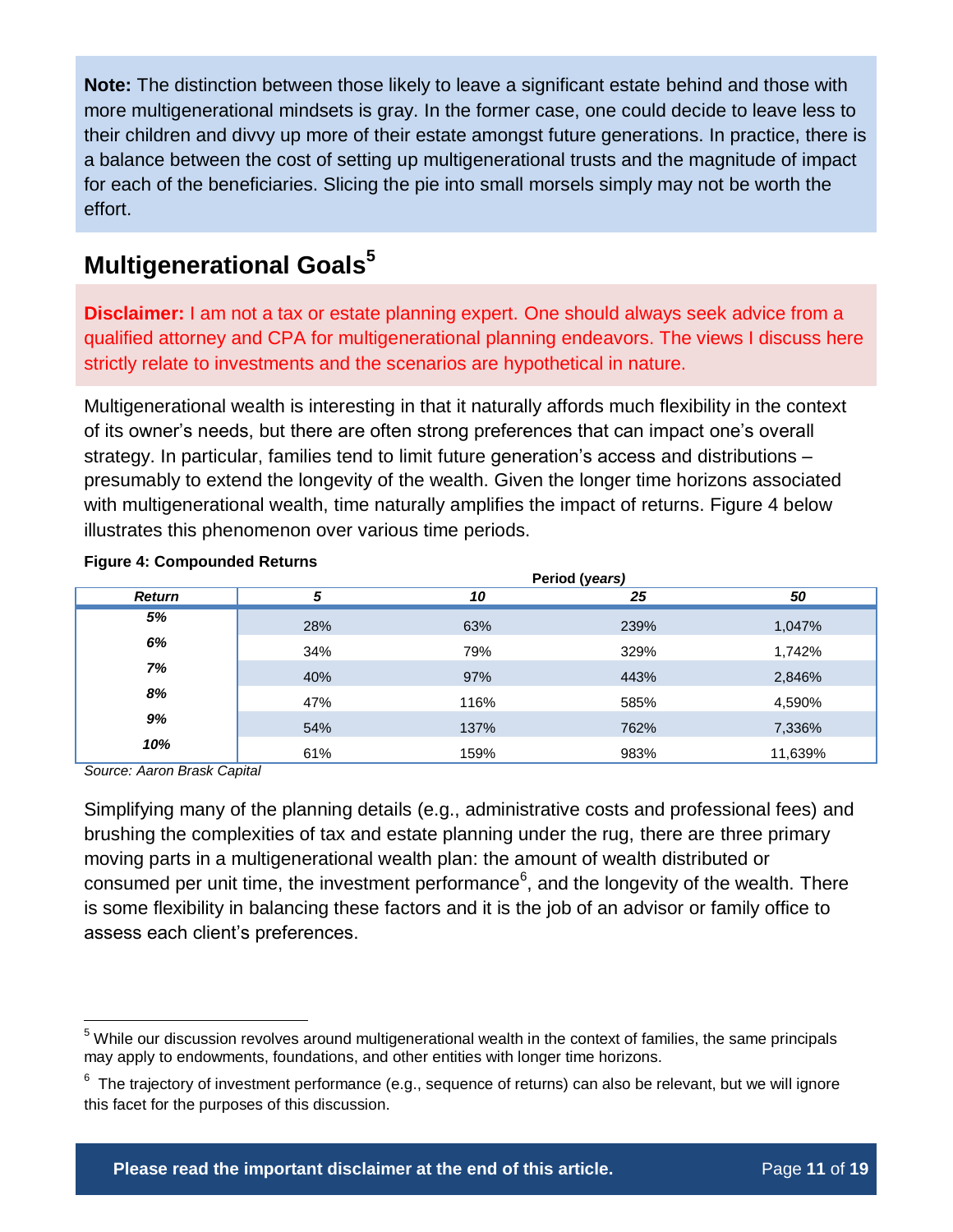### **Consumption**

In terms of consumption, wealth may be distributed to various beneficiaries such as charitable causes, family, or foundations (that could potentially employ family members). Regardless of who are what the beneficiaries are, fewer and/or lower distributions will naturally help the assets last longer. There are many factors affecting decisions regarding the number of beneficiaries and magnitude of distributions. Some of these include:

- The degree of flexibility future beneficiaries are allowed in influencing investment or distribution-related decisions
- **Preference to fund specific items (e.g., education)**
- Conditions regarding family size, ability to work, drug or criminal activity, etc.
- Influencing ambitions/encouraging achievement (e.g., Warren Buffett indicated his heirs will inherit enough so they do not have to work but will most likely want to)

Without doubt, there are many factors that can influence the manner in which wealth is distributed. It is naturally a challenging task to determine guidelines for the management of substantial wealth for generations to come. Indeed, family dynamics are subject to change as is the legal landscape. There is also the delicate issue regarding how much control future generations can have over the wealth (e.g., distributions or investment strategy). Granting some control or flexibility may allow heirs to adapt to various changes. However, it may also open the door to altering the original mandate or possibly allowing some beneficiaries to raid the cookie jar. Even without this flexibility, laws and contracts are open to interpretation. So trustees can be sued for mismanagement or fiduciary breaches.

#### **Investment Performance**

While investment performance cannot be guaranteed, decisions regarding investment strategy naturally impact investment performance – and by extension, the potential magnitude and longevity of distributions. In my view, it is sensible to consider significantly higher and potentially more aggressive equity allocations than with traditional wealth management strategies.

While equities are typically assumed to have higher expected returns, most wealth strategies use bonds to diversify and reduce the overall volatility of the portfolio. The goal is to mitigate the likelihood of investors becoming uncomfortable and making bad decisions with their portfolios at inopportune times (e.g., selling during or after a market selloff).

Multi-generational wealth is different. For example, it is often administered by independent trustees instead of the beneficiaries themselves. These trustees are professionals who should know better than to fall prey to such pitfalls. Accordingly, the reason for maintaining allocations to lower growth assets such as bonds (volatility mitigation) becomes less relevant. Moreover, even if one assumes market volatility is relevant, the risk profiles of the beneficiaries (many of which may not be born) and their tolerance for market volatility are arguably more relevant than the grantor's risk profile. Accordingly, some of the parameters that would be used to determine investment strategy are unknown.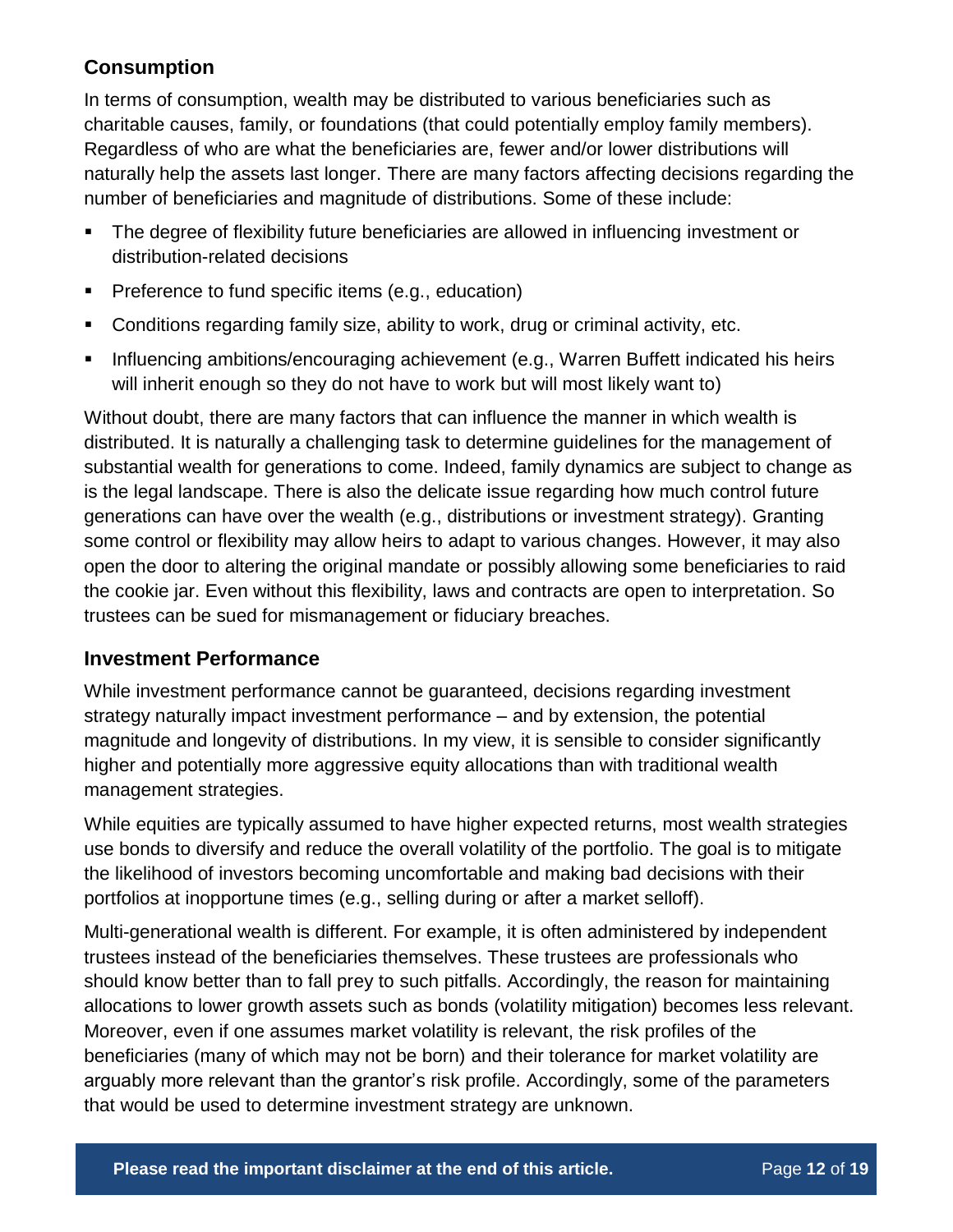### **Longevity**

 $\overline{a}$ 

The third moving part is longevity; how long will the wealth last before it is entirely consumed? Longevity is perhaps the least tangible of the three factors since it will benefit many people who are not yet born or currently in the family (e.g., future spouses). Planning for an unknown set of beneficiaries naturally makes the process more challenging. For example, should one structure their wealth to benefit their currently living descendants and families? How about the next two, three, or more generations?

One concrete goal is to attempt to make one's wealth last forever so that distributions could go on in perpetuity. However, there are laws relating to such efforts; some specifically limit the duration of trusts. Even brushing potential legal and tax issues aside, the exponential growth of families and related issues can make multigenerational strategies cumbersome to execute. The next section provides an intuitive framework for evaluating investment returns in the context of a growing family (i.e., more mouths to feed).

#### **A Multigenerational Model**

My goal in identifying the above three moving parts is to prepare the groundwork for an intuitive multigenerational model for illustrating how investment returns relate to distributions and longevity. I believe anyone making decisions in the context of a multigenerational investment strategy should consider this perspective.

My model shows how wealth grows as a *multiple of initial wealth* when accounting for systematic withdrawals and inflation. I believe this approach provides a valuable perspective given the exponential growth of families and the gravitational impact of inflation. Indeed, significant real returns are required to grow wealth such that it can accommodate familial growth and combat inflation in perpetuity.

I first look at real<sup>7</sup> wealth multiples over a 25-year period. I believe this time frame is conservative as the average age for women to give birth in the United States is slightly higher than 25<sup>8</sup> (i.e., the true growth rate for families is slower on average). The next three figures consider scenarios based on varying levels of initial distributions (that are then grown with inflation): 2%, 4%, and 6%. This is all a gross simplification; the growth of and distributions for each family will be different. Notwithstanding, this perspective can help illustrate the relevance and provide a context for the level of investment returns for multigenerational planning.

**Please read the important disclaimer at the end of this article.** Page 13 of 19

<sup>7</sup> *Real* wealth reflects the amount of wealth sustained net of inflation. Maintaining or growing real wealth broadly equates with sustaining or increasing ones purchasing power.

<sup>&</sup>lt;sup>8</sup> CDC National Center for Health Statistics found the average age of mother's at the time of their first birth was 26.3 in 2014 and rising.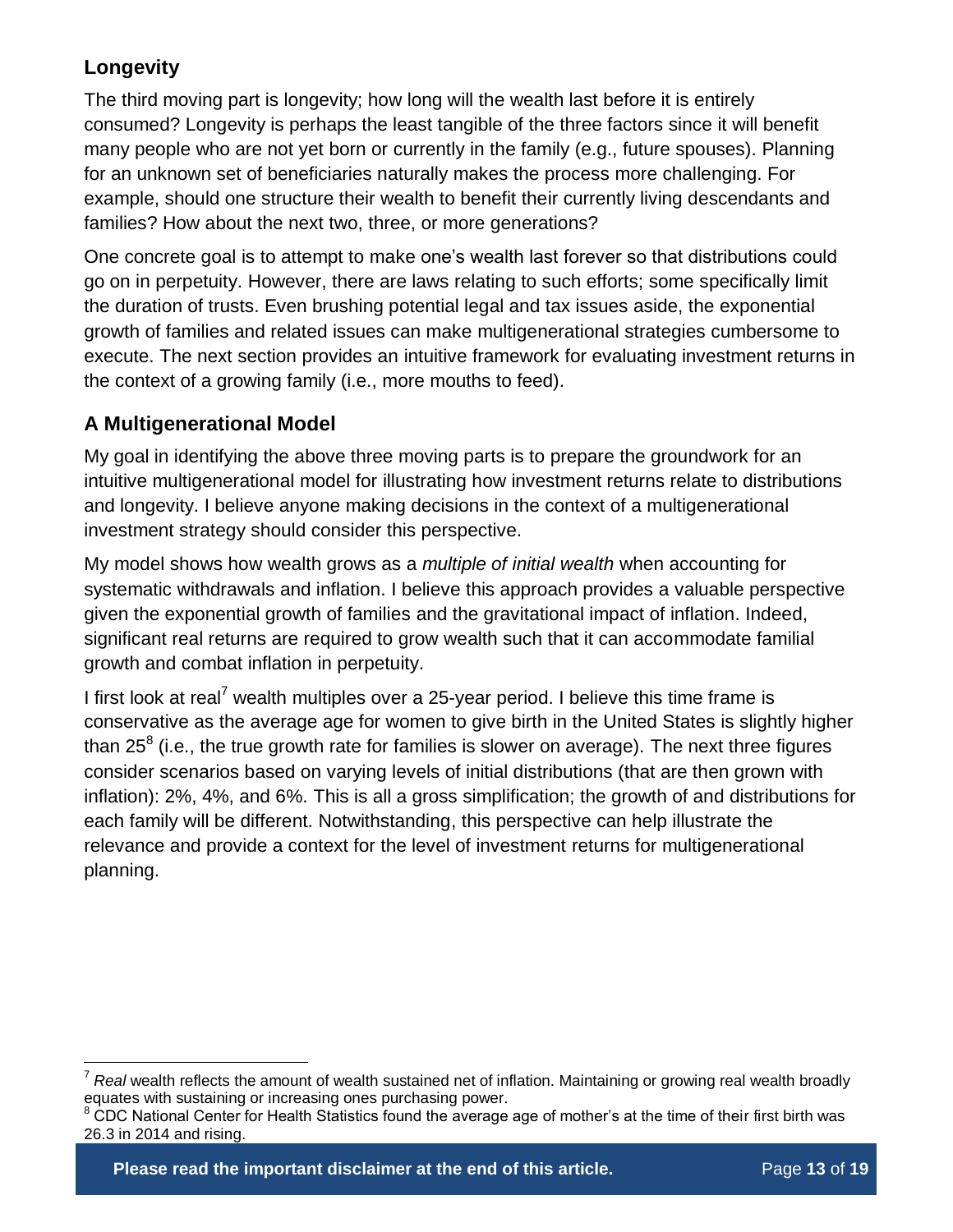#### <span id="page-13-0"></span>**Figure 5:** *Real* **Growth Net of Initial 2% Distribution**

| Initial Wealth Multiple (period: 25 years) |     |                           |     |     |     |     |  |
|--------------------------------------------|-----|---------------------------|-----|-----|-----|-----|--|
|                                            |     | <b>Investment Returns</b> |     |     |     |     |  |
| Inflation                                  | 5%  | 6%                        | 7%  | 8%  | 9%  | 10% |  |
| 2%                                         | 1.4 | 1.8                       | 2.4 | 3.1 | 4.0 | 5.2 |  |
| 3%                                         | 1.0 | 1.3                       | 1.8 | 2.4 | 3.1 | 4.0 |  |
| 4%                                         | 0.7 | 1.0                       | 1.3 | 1.8 | 2.3 | 3.0 |  |
| 5%                                         | 0.5 | 0.7                       | 1.0 | 1.3 | 1.8 | 2.3 |  |
| 6%                                         | 0.4 | 0.5                       | 0.7 | 1.0 | 1.3 | 1.8 |  |

*Source: Aaron Brask Capital*

#### **Figure 6:** *Real* **Growth Net of Initial 4% Distribution**

| Initial Wealth Multiple (period: 25 years) |                           |     |     |     |     |     |
|--------------------------------------------|---------------------------|-----|-----|-----|-----|-----|
|                                            | <b>Investment Returns</b> |     |     |     |     |     |
| Inflation                                  | 5%                        | 6%  | 7%  | 8%  | 9%  | 10% |
| 2%                                         | 0.6                       | 1.0 | 1.5 | 2.1 | 2.8 | 3.8 |
| 3%                                         | 0.4                       | 0.7 | 1.0 | 1.5 | 2.0 | 2.8 |
| 4%                                         | 0.2                       | 0.4 | 0.7 | 1.0 | 1.4 | 2.0 |
| 5%                                         | 0.0                       | 0.2 | 0.4 | 0.7 | 1.0 | 1.4 |
| 6%                                         | $-0.1$                    | 0.1 | 0.2 | 0.4 | 0.7 | 1.0 |

*Source: Aaron Brask Capital*

#### <span id="page-13-1"></span>**Figure 7:** *Real* **Growth Net of Initial 6% Distribution**

| Initial Wealth Multiple (period: 25 years) |                           |        |        |        |     |     |  |
|--------------------------------------------|---------------------------|--------|--------|--------|-----|-----|--|
|                                            | <b>Investment Returns</b> |        |        |        |     |     |  |
| Inflation                                  | 5%                        | 6%     | 7%     | 8%     | 9%  | 10% |  |
| 2%                                         | $-0.1$                    | 0.2    | 0.5    | 1.0    | 1.6 | 2.4 |  |
| 3%                                         | $-0.2$                    | 0.0    | 0.2    | 0.5    | 1.0 | 1.6 |  |
| 4%                                         | $-0.4$                    | $-0.2$ | 0.0    | 0.2    | 0.6 | 1.0 |  |
| 5%                                         | $-0.4$                    | $-0.3$ | $-0.2$ | 0.0    | 0.2 | 0.6 |  |
| 6%                                         | $-0.5$                    | $-0.4$ | $-0.3$ | $-0.2$ | 0.0 | 0.2 |  |

*Source: Aaron Brask Capital*

As we should expect, higher (nominal) returns, lower inflation, and smaller distributions result in higher real wealth multiples for each level of investment return. [Figure 5](#page-13-0) indicates a real wealth multiple of 2.4 for 3% inflation and 8% returns. In other words, using an initial 2% distribution and 3% inflation thereafter, one requires returns of approximately 8% or higher to accommodate a doubling (well 2.4x) of the family every 25 years without sacrificing the real value of the distributions. For distributions starting at 4%, returns must reach 10%. While [Figure 7](#page-13-1) does not show it, that figure goes to 11% when the initial distribution starts at 6%.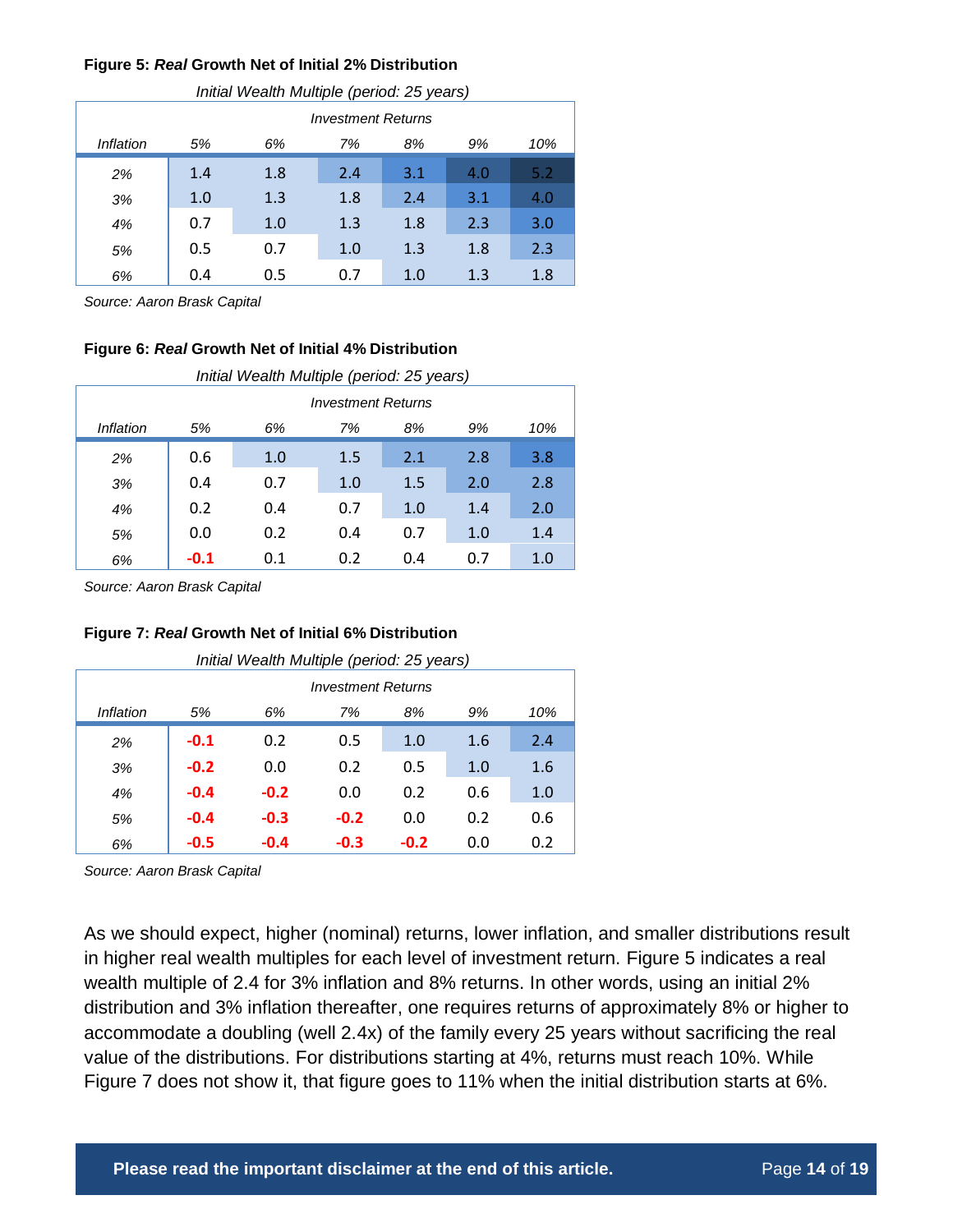The long-term historical performance of the stocks and bonds are around 10% and 6%, respectively. This clearly highlights the need for significant equity allocations when attempting to accommodate familial growth and combat inflation. Indeed, the above results indicate that a family that doubles every 25 years needs overall returns in the 7-11% range depending upon inflation and distributions.

**Note:** This discussion relates to long-term strategy and does not reflect my current tactical view on markets. As discussed in my article *[More Market Correction to Come](http://www.aaronbraskcapital.com/research/more-market-correction/)*, I currently view the US equity market as extremely overvalued and expect a significant correction.

Another way to look at this is to first estimate future rate of inflation and familial growth. Given these variables, we can then determine the required investment return to support a particular level of distributions (still assuming they grow with inflation).

#### **Figure 8:** *Required Investment Return*

| Family doubles every 25 years /                                                    |                                         | Family doubles every 25 years /  |                  |                                         | Family doubles every 25 years /  |  |
|------------------------------------------------------------------------------------|-----------------------------------------|----------------------------------|------------------|-----------------------------------------|----------------------------------|--|
| and 2% Inflation                                                                   | and 3% Inflation                        |                                  | and 4% Inflation |                                         |                                  |  |
| <i>Initial</i><br>Required<br><b>Distribution</b><br>Investment<br>Return<br>Level | Initial<br><b>Distribution</b><br>Level | Required<br>Investment<br>Return |                  | <i>Initial</i><br>Distribution<br>Level | Required<br>Investment<br>Return |  |
| 6.4%<br>2%                                                                         | 2%                                      | 7.4%                             |                  | 2%                                      | 8.4%                             |  |
| 7.1%<br>3%                                                                         | 3%                                      | 8.2%                             |                  | 3%                                      | 9.2%                             |  |
| 7.9%<br>4%                                                                         | 4%                                      | 8.9%                             |                  | 4%                                      | 10.0%                            |  |
| 8.7%<br>5%                                                                         | 5%                                      | 9.7%                             |                  | 5%                                      | 10.8%                            |  |
| 9.5%<br>6%                                                                         | 6%                                      | 10.6%                            |                  | 6%                                      | 11.6%                            |  |

*Source: Aaron Brask Capital*

**Note:** As a sanity check, I compared my model's results to the 4% rule of thumb for withdrawing money in retirement popularized by William P. Bengen<sup>9</sup>. I used the same 20-year period and a 50/50 portfolio Bengen used in his study. I also converted the wealth multiple back to a nominal (i.e., not inflation adjusted) figure since he did not adjust his terminal portfolio values for inflation.

While I do not have access to Bengen's data, my results appear in line with those presented in his charts regarding terminal wealth levels. For example, his Figure 4(b) shows the wealth multiples for the above scenario in the range of 0.5-2.5x initial wealth. Integrating volatility into my model results into a two standard deviation range of 0.4-4.6x for wealth multiples. Given

 $\overline{a}$  $9$  This rule of thumb is credited to William P. Bengen – an MIT-educated rocket scientist who ended up in financial services. His original 1994 *Journal of Financial Planning* article ran historical simulations for balanced portfolios and found that one could withdraw 4% of their wealth in year one and increase that withdrawal by the rate of inflation in future years without fear of outliving their money. see my *[Structured Financial Planning](http://www.aaronbraskcapital.com/research/structured-financial-planning/)* article for more details on this approach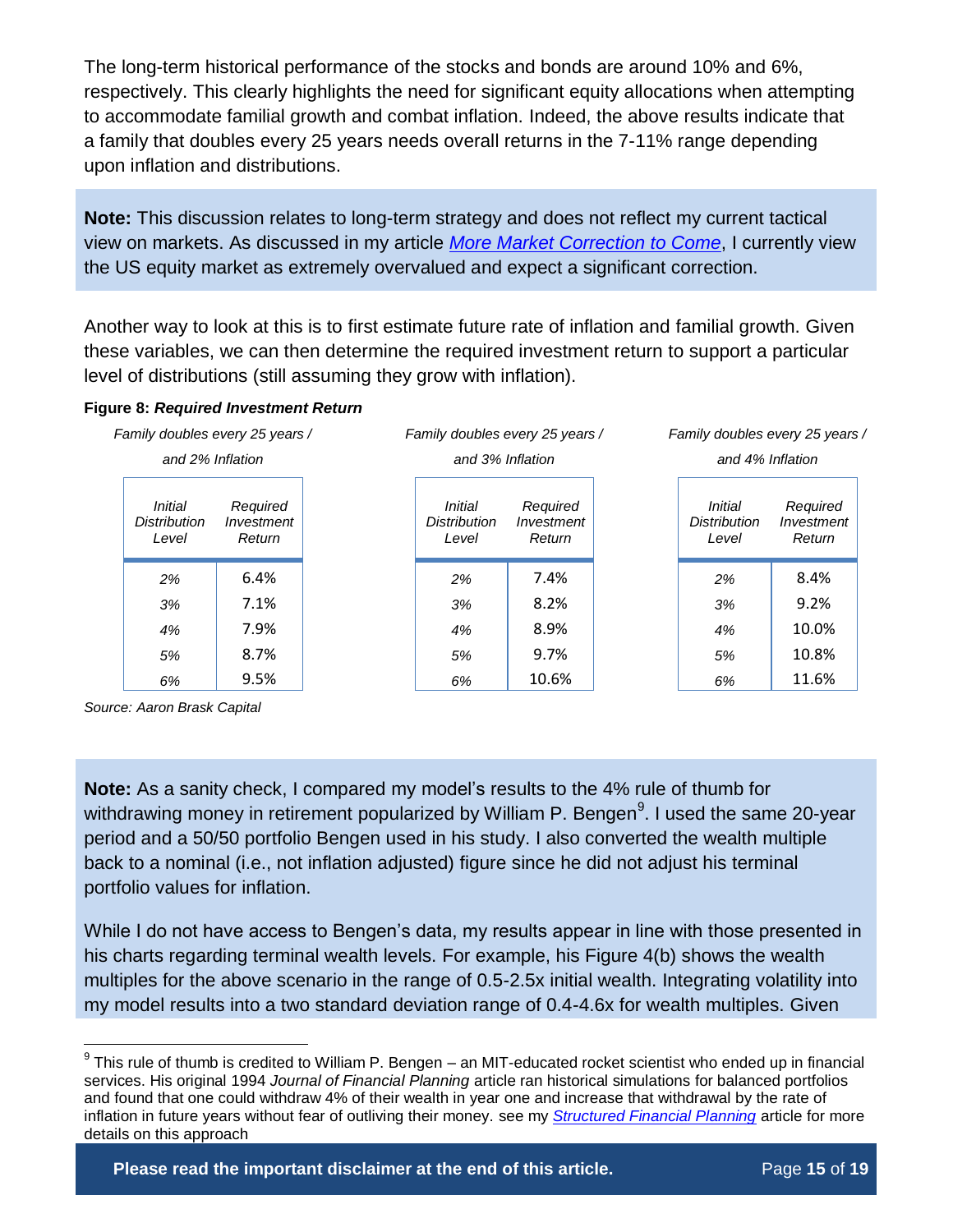the number of moving parts my simplistic model did not account for (e.g., correlations), I find these results comforting – especially where the more critical downside risks are concerned.

As discussed in the following section, future scenarios will not conform to our estimates and mathematical models. However, I still believe this type of analysis is useful to relate the notions of distributions and wealth longevity to investment returns.

### *Other Risks and Considerations*

*"All models are wrong, but some are useful."* – George E. P. Box

Without doubt, models are not perfect. In real-world applications, they can only attempt to simplify or reduce the dimensionality of potentially complex decisions. Below I list some risks and considerations relevant to this investment-related modeling and decisions in a multigenerational context.

- I used a simplified mathematical model in many of the example scenarios above. My goal was to highlight the logic and intuition linking multigenerational planning to investment strategy.
- In the course of planning for a particular investor, family, or entity the modeling will become more precise and involve a combination of historical and Monte Carlo simulations. This approach will better address issues around sequence of returns, volatility of parameters (e.g., inflation), correlation, etc.
- Families will grow at different rates and this growth rates change through time. This presents another factor to account for in any analysis. When real growth differs from projected growth, surpluses or deficits will occur. Planning should identify the appropriate *release valve* to absorb these aberrations (e.g., raise or reduce distributions).
- Even the best planning is subject to yet unknown risks. How much do we really know about how one's family or the investment landscape will evolve over the coming decades?
- Life expectancies are rising. This may result in more generations coexisting. In other words, there may be more mouths to feed at any point in time regardless of marriage and reproductive rates. This can pose another exponential gravity on the liability side of multigenerational planning (though history indicates this growth is slow despite being exponential).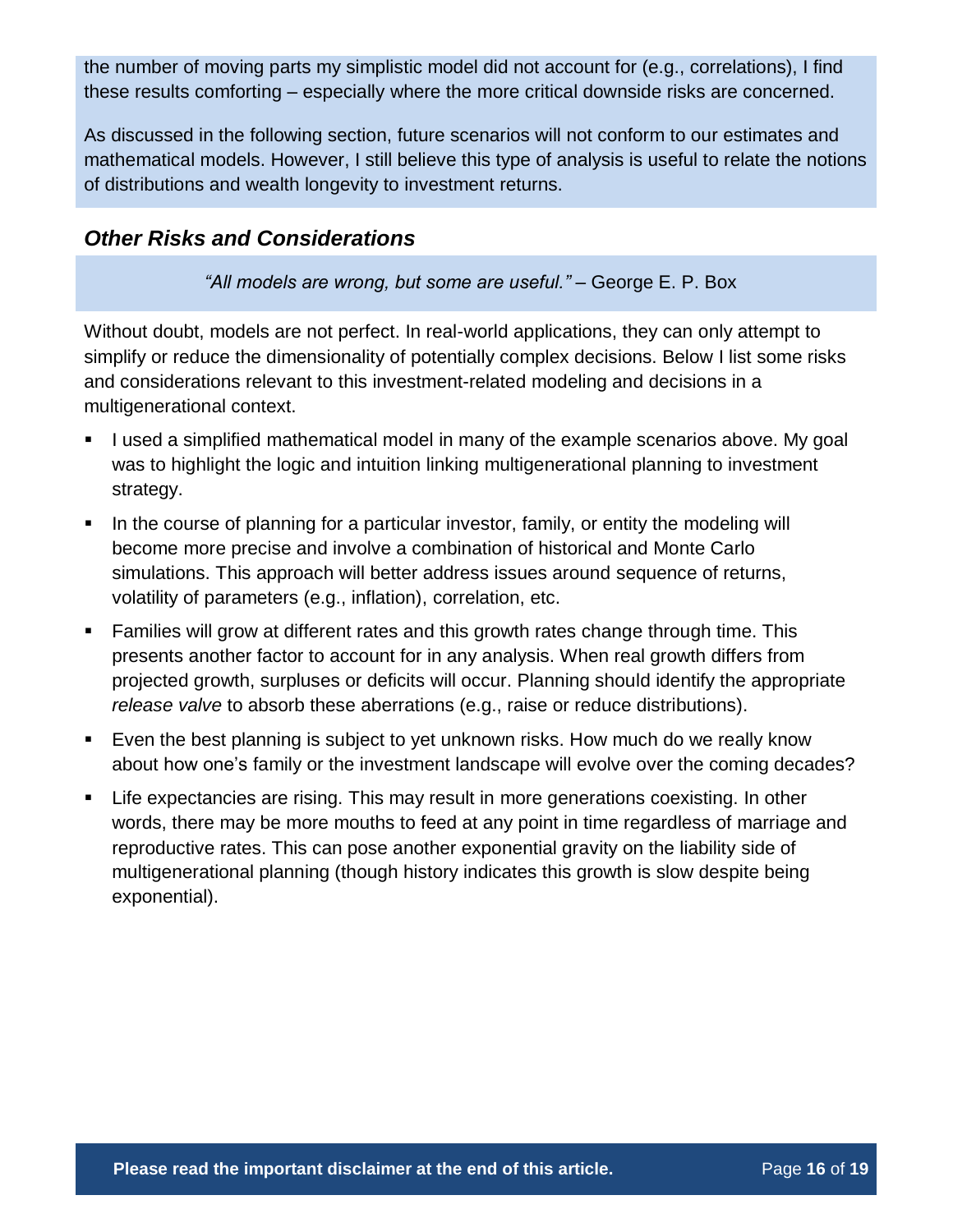### **Summary and Conclusions**

This article addresses the relevance or importance of pursuing higher returns for investors. In the first section, I discussed two primary types of risks investors are faced with: strategic and investment. Strategic risk relates to overall planning and setting realistic goals whereas investment risk relates to the performance of investment managers or products relative to their benchmarks. In addition to creating a plan that makes one's goals feasible, strategic risk also relates to the ability of an investor to execute their plan. For example, some portfolios experience more volatility or tracking error than the investor is comfortable with. As such, it is important to ensure investors are likely to be comfortable with their financial plan.

The next section discussed three basic strategies to target higher returns. The first and most popular way is to increase exposures to stocks since they typically outperform bonds over the long term. This is an asset allocation decision and often revolves around one's tolerance for market volatility. The second method was to integrate factor tilts within each allocation. For example, one could employ products, managers, or strategies that select securities based on factors have historically increased returns and are likely to do so going forward. I find the evidence for some factors (e.g., value and quality) strong enough to recommend them in virtually all cases when one is investing in stocks – assuming one can find sensibly-defined factors at a reasonable price.

The last method I highlight for increasing returns was to mitigate or remove market risk from the income stream required for retirement. This is an extremely powerful strategy as I discuss in my article on *[Structured Financial Planning](http://www.aaronbraskcapital.com/research/structured-financial-planning/)*. This approach concentrates risk in the area where it will best be rewarded (i.e., the equity market) but poses the least threat to one's retirement.

The third and last background section discusses the concept of need versus preference when it comes to returns. Advisors should make it clear to their clients which investments and strategies are *needed* and which are not. Once one's essential retirement needs are reasonably covered, investment strategy can then balance protecting and growing the excess wealth for legacy purposes (e.g., heirs and charities).

Based on the above perspectives, I get to the meat of this article and discuss the needs and preferences for higher returns<sup>10</sup> in the context of the four investor types. I summarize those conclusions here:

**Savers:** All else equal, a typically longer time horizon and the option to work longer (or harder?) allow savers to take more risk. This can translate into significantly higher equity allocations.

 $\overline{a}$ 

 $10$  As mentioned before, I believe factor tilts are almost always sensible to use when one has allocations to equities (assuming the factors are sensibly defined and reasonably priced). As such, each time I recommend equity allocations, you can assume I also believe a significant degree of factor tilts are reasonable.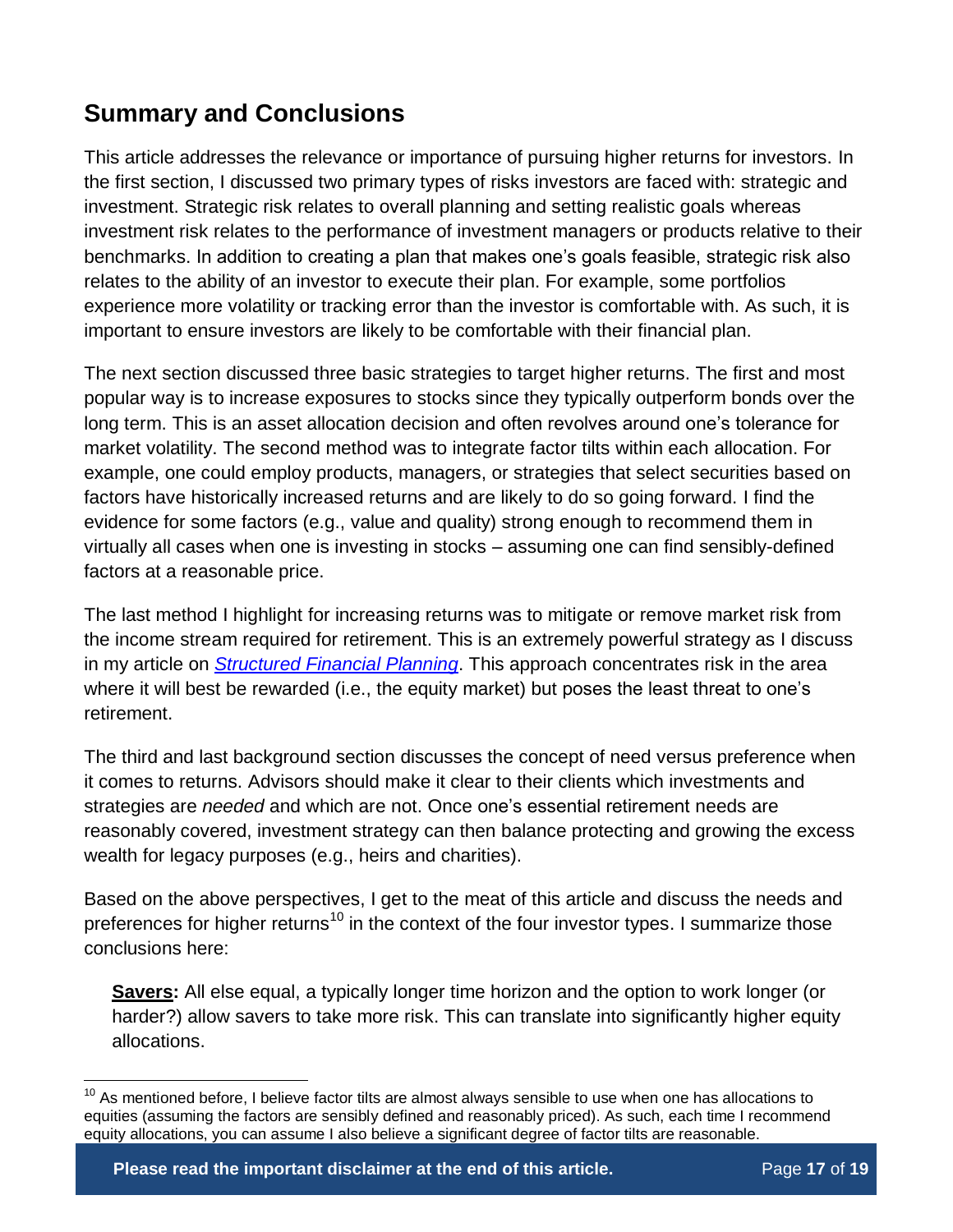**Retire with just enough:** Retirees who are cutting it close cannot afford to take much risk. This naturally constrains their investment options. There should be little if any equity allocations.

**Significant legacy likely:** By construction, one who is likely to have significant excess wealth will also have a significant buffer for taking risk before they jeopardize their own retirement. This naturally opens the door to more investments and strategies. Significant allocations to equities are typically very sensible but limited by the risk-taking capacity or volatility tolerance of the investor(s). This is why I believe my structured approach to income can be very helpful for investors of this type.

**Multigenerational:** Despite the obvious flexibility substantial wealth affords, preference for wealth longevity can translate into a need for significant equity allocations to accommodate the growth of a family and combat inflation. I presented a simple but useful framework for *investment* decisions in a multigenerational context. I also made the case for risk or volatility concerns taking a backseat since the risk will typically be managed by professional trustees who will not fall prey to emotional or rear-view decisions (e.g., sell during or after a market downturn). Moreover, the volatility will be experienced by many others who we may not yet know their risk profiles.

I have ignored many details associated with multigenerational planning as they are beyond scope of this article (and my expertise). There are, of course, tax and legal issues that should be addressed by professionals with the relevant qualifications.